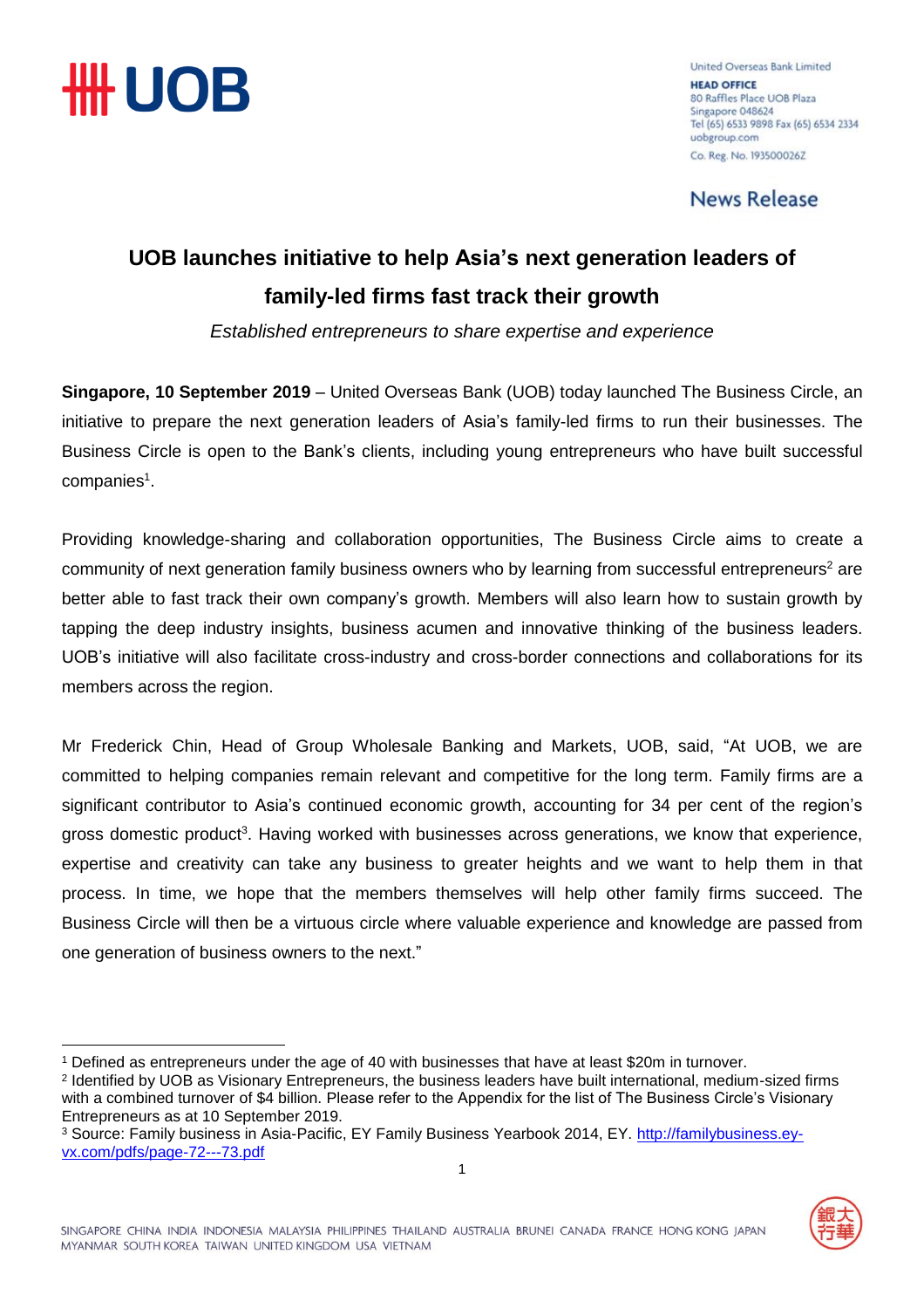# **\HH UOB**

One of the established entrepreneurs is Mr Albert Phuay, Chairman and Group CEO of Excelpoint Technology, a leading regional firm providing electronic components and engineering design and supply chain management services. Last year, the firm set up its entrepreneurial and investment arm PlanetSpark to invest in early to mid-stage startups in Singapore and Asia that are related to the Internet of Things<sup>4</sup> ecosystem.

Mr Phuay said, "One challenge many entrepreneurs face is in building a team of good people. This is possibly the most important factor for success as you cannot grow alone. Therefore, the focus on nurturing the next batch of leaders has always been important at Excelpoint. The launch of The Business Circle by UOB resonates with me as it will build a community of next generation leaders and create a platform for them to share their experiences. In the past, we had to build these connections from scratch but with this amazing initiative, the new generation will be able to gain such connections easily through The Business Circle."

UOB and its ecosystem of partners will run masterclasses and workshops for The Business Circle on topics such as business diversification, digitalisation and cross-border expansion. The Bank will also organise business missions overseas for the members to explore opportunities and to connect with local business leaders for knowledge sharing and collaboration.

The first overseas trip will be to Chengdu and Chongqing, China in November 2019. Fifty next generation business leaders will visit the Liangjiang New Area's Digital Economy Industrial Park to learn how companies use technology to design solutions to widen their market reach or to improve customer experience. They will also visit Hema, Alibaba's technology-driven supermarket, to understand how the company is redesigning the retail experience.

Mr Voo Wei Keong, Director, WTS Travel and the second generation of the family to run the business, said, "Since entering the business, I have personally benefitted from the expertise and experience of our first generation founders. As we explore new ideas and pursue innovative growth strategies, their advice

<sup>4</sup> The Internet of Things is the connection of devices to the Internet using embedded software and sensors to communicate, to collect and to exchange data with one another. Source: [https://www.ey.com/en\\_gl/internet-of](https://www.ey.com/en_gl/internet-of-things-iot)[things-iot](https://www.ey.com/en_gl/internet-of-things-iot)



<u>.</u>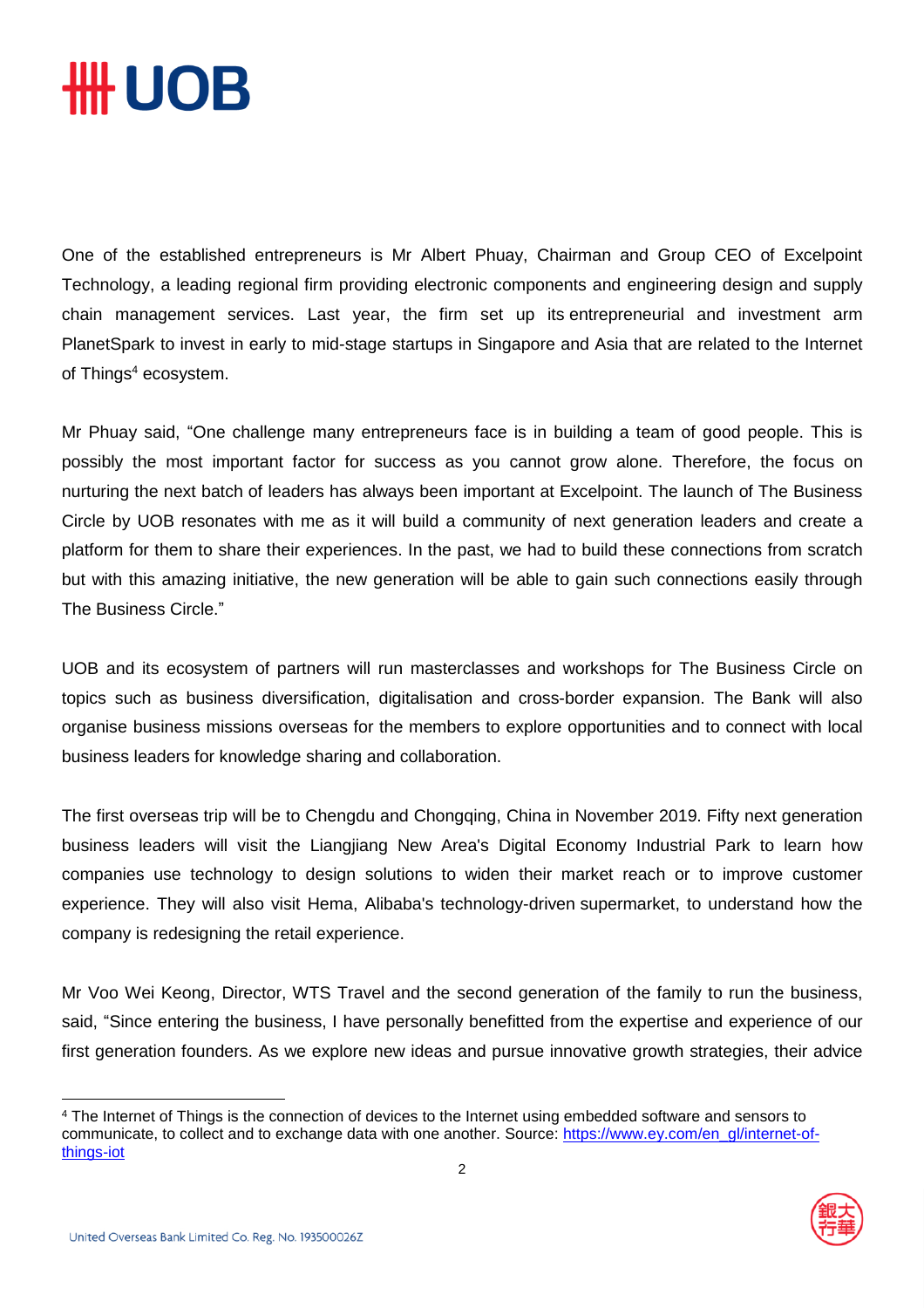## *HH UOB*

and insight have been essential in helping to refine our approach so that we have a greater chance of success. I am excited to be part of The Business Circle and look forward to meeting other business owners and to being part of a cohesive business environment where we can learn and grow together."

The launch of The Business Circle was attended by more than 300 business owners from Singapore, China, Indonesia, Malaysia, Myanmar and Thailand today.

– Ends –

#### **About United Overseas Bank**

United Overseas Bank Limited (UOB) is a leading bank in Asia with a global network of more than 500 offices in 19 countries and territories in Asia Pacific, Europe and North America. Since its incorporation in 1935, UOB has grown organically and through a series of strategic acquisitions. UOB is rated among the world's top banks: Aa1 by Moody's and AA- by both Standard & Poor's and Fitch Rating. In Asia, UOB operates through its head office in Singapore and banking subsidiaries in China, Indonesia, Malaysia, Thailand and Vietnam, as well as branches and representative offices across the region.

Over more than eight decades, generations of UOB employees have carried through the entrepreneurial spirit, the focus on longterm value creation and an unwavering commitment to do what is right for our customers and our colleagues.

We believe in being a responsible financial services provider and we are committed to making a difference in the lives of our stakeholders and in the communities in which we operate. Just as we are dedicated to helping our customers manage their finances wisely and to grow their businesses, UOB is steadfast in our support of social development, particularly in the areas of art, children and education.

#### **For media queries, please contact:**

Eunice Seow Group Strategic Communications and Customer Advocacy Email: [Eunice.SeowHW@UOBGroup.com](mailto:Eunice.SeowHW@UOBGroup.com) DID: 6539 3986

Yu Zehan Group Strategic Communications and Customer Advocacy Email: [Yu.Zehan@UOBGroup.com](mailto:Yu.Zehan@UOBGroup.com) DID: 6539 2237